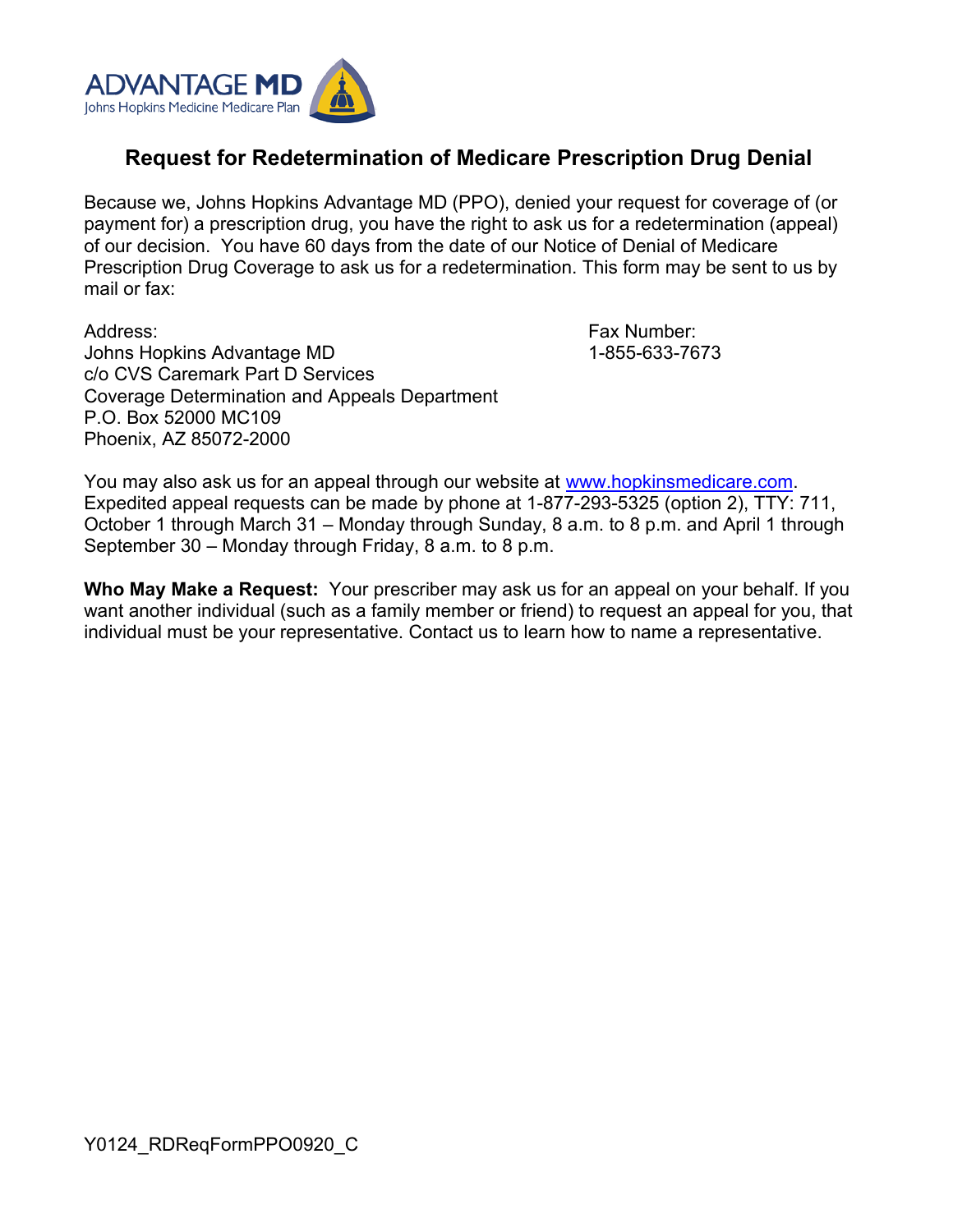| <b>Enrollee's Information</b>                                                                                                                                                                                                                                                                                                                                                                                                                                                                                       |                                                                                  |  |  |
|---------------------------------------------------------------------------------------------------------------------------------------------------------------------------------------------------------------------------------------------------------------------------------------------------------------------------------------------------------------------------------------------------------------------------------------------------------------------------------------------------------------------|----------------------------------------------------------------------------------|--|--|
|                                                                                                                                                                                                                                                                                                                                                                                                                                                                                                                     |                                                                                  |  |  |
|                                                                                                                                                                                                                                                                                                                                                                                                                                                                                                                     |                                                                                  |  |  |
|                                                                                                                                                                                                                                                                                                                                                                                                                                                                                                                     |                                                                                  |  |  |
|                                                                                                                                                                                                                                                                                                                                                                                                                                                                                                                     |                                                                                  |  |  |
| Enrollee's Member ID Number _______________________                                                                                                                                                                                                                                                                                                                                                                                                                                                                 |                                                                                  |  |  |
|                                                                                                                                                                                                                                                                                                                                                                                                                                                                                                                     |                                                                                  |  |  |
| Complete the following section ONLY if the person making this request is not the<br>enrollee:                                                                                                                                                                                                                                                                                                                                                                                                                       |                                                                                  |  |  |
|                                                                                                                                                                                                                                                                                                                                                                                                                                                                                                                     |                                                                                  |  |  |
|                                                                                                                                                                                                                                                                                                                                                                                                                                                                                                                     |                                                                                  |  |  |
|                                                                                                                                                                                                                                                                                                                                                                                                                                                                                                                     |                                                                                  |  |  |
|                                                                                                                                                                                                                                                                                                                                                                                                                                                                                                                     |                                                                                  |  |  |
|                                                                                                                                                                                                                                                                                                                                                                                                                                                                                                                     |                                                                                  |  |  |
| Representation documentation for appeal requests made by someone other than<br>enrollee or the enrollee's prescriber:<br>Attach documentation showing the authority to represent the enrollee (a completed<br>Authorization of Representation Form CMS-1696 or a written equivalent) if it was not<br>submitted at the coverage determination level. For more information on appointing<br>a representative, contact your plan or 1-800-Medicare, 24 hours a day, 7 days a<br>week. TTY users call: 1-877-486-2048. |                                                                                  |  |  |
| Prescription drug you are requesting:                                                                                                                                                                                                                                                                                                                                                                                                                                                                               |                                                                                  |  |  |
|                                                                                                                                                                                                                                                                                                                                                                                                                                                                                                                     | Name of drug: ______________________________Strength/quantity/dose: ____________ |  |  |
| Have you purchased the drug pending appeal? $\Box$ Yes $\Box$ No                                                                                                                                                                                                                                                                                                                                                                                                                                                    |                                                                                  |  |  |
| If "Yes":                                                                                                                                                                                                                                                                                                                                                                                                                                                                                                           |                                                                                  |  |  |
|                                                                                                                                                                                                                                                                                                                                                                                                                                                                                                                     |                                                                                  |  |  |